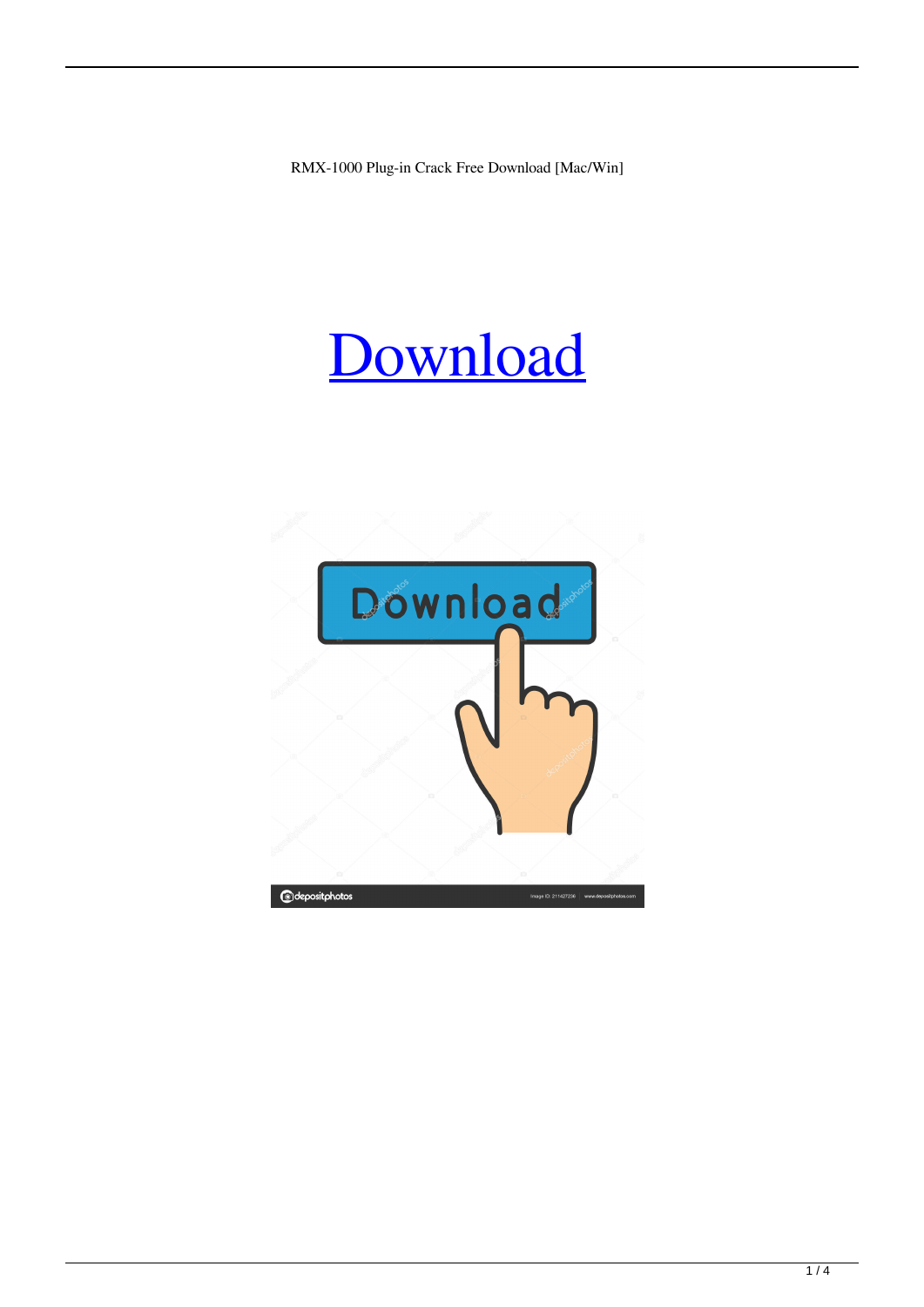### **RMX-1000 Plug-in Crack Download 2022**

● VST Plugin based on our RMX-1000 core hardware ● VST Plugin is compatible with all 32 bit and 64 bit VST Plug-ins ● The hardware products are designed in a way that it can connect to your computer via USB. ● With the RMX-1000 Plug-in, you can record a sound clip while performing effect processes. ● You can also freely add effect to the VSTs Plug-in ● The VST Plugin of RMX-1000 Plug-in is easier to use and controls using user friendly interface ● With the sample sounds contained in the VST Plugin, you can quickly perform effects and control the sound. RMX-1000 Plug-in Features: ● The RMX-1000 Plug-in is a VST Plugin, so it can be used on all the operating systems. ● The effect spectrum offered by the RMX-1000 Plug-in include Noise Removal, Compressor, Analog Limiter, and Echo ● You can use RMX-1000 Plug-in on applications such as Reaper, Cakewalk Sonar, Cubase, iZotope Ozone ● You can also use RMX-1000 Plug-in for other applications such as Supercollider, Banjo and Midi Editor  $\bullet$  You can use the RMX-1000 Plug-in as a plug-in in all the currently available Mac and Windows Applications such as Garage Band, Cubase, Reason and Ableton Live ● The RMX-1000 Plug-in has a variety of function such as Echo, Compressor, Limiter, Noise Removal ● You can also freely add effect to the VSTs Plugin, such as a delay, filter, distortion and more. ● With the RMX-1000 Plug-in, the process of recording a sound sample while using effect is simple and easy. ● Because the product is a Plug-in, you can add effects quickly and freely, even when you are in a hurry. ● It is a Plug-in that you can use on your computer. ● With the RMX-1000 Plug-in, you can adjust the process of using effects and adjust the sound during recording. ● You can also use the functions of the VST Plug-in using hardware. \*Details: ● With the RMX-1000 Plug-in, you can get the physical sounds of the RMX-1000. ● You can also get the effect spectrum

#### **RMX-1000 Plug-in Crack+ Activation Download**

Key Macro, a plug-in that can be used to change the playback speed of audio signals. This plug-in is based on MACRO Recording, which is a technology that controls the audio playback functions. Using this plugin, you can easily change the speed of playback without having to adjust the pitch and other settings. BOSS Description: The BOSS-8 is a compact and lightweight stand on the market.This plug-in is a solid type microprocessor (PCM-8) to get time signals from. It consists of 8 channels and a USB interface. Using this plug-in, you can get time information from the PCM-8. And then, you can transfer the time data to a host computer or play it through your audio devices. BOSS-8 is suitable for all kinds of music production, such as making loops, synthesizing bass sounds, and so on. ROLAND Description: ROLAND MS-20 is a unique synthesizer that combines FM synthesis with subtractive synthesis to create a unique and highly musical instrument. The synthesizer has a total of 100 preset sounds. This plug-in is capable of synthesizing sounds and programming any sound you want. Using this plug-in, you can make new sounds and programs, with powerful sound editing tools. ROLAND FX Description: ROLAND V-Synth is a special and flexible FM synthesizer that lets you make music by generating sounds from a powerful sound engine. Using this plug-in, you can make sounds with a monophonic sound mode, a stereo mode, and a 3-band FM mode. Audio Pianist Description: AudioPianist is a plugin for Windows and Mac OS X operating systems. With this plug-in, you can use the classic piano samples in a wide variety of ways to create any musical style you want. Your type of music and your type of PC become allies, and a certain ease of use is achieved, letting you produce whatever you like with ease. ENSON Description: ENSON is a professional quality synthesizer, a professional music producer will definitely appreciate this plug-in. ENSON is a unique synthesizer that utilizes the latest technology for its excellent sound and performance. The preset sounds are also excellent and the ability to change the sound wave is well balanced. ENSON is a plug-in that has professional quality sound and a full range of functions. WIRIS Description: W 77a5ca646e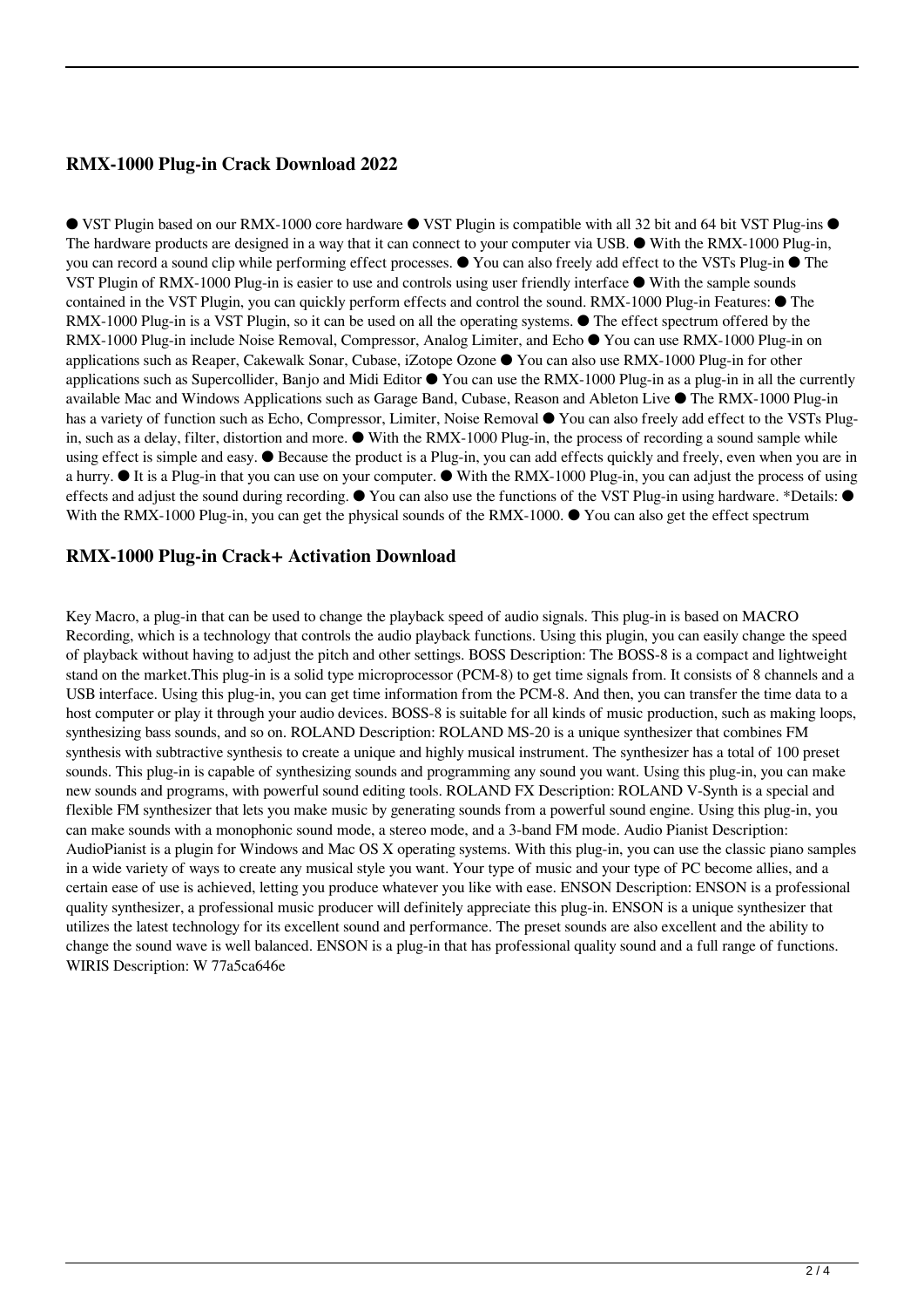## **RMX-1000 Plug-in Crack Keygen Full Version Download [Mac/Win]**

(more…) The first part of our review, where we discuss the layout and all the features of this cool synth, is now complete. In the next part, we will be getting down to the important part of this synth, the sounds. In my opinion, the first thing that you notice when you open a synth is its sound. This is what really matters, and most likely the one thing that makes a new synth your initial choice. If a synth sounds bad to your ears, it is going to be quickly rejected. Therefore, this synth comes with some not-socomplimentary presets that may be a bit off-putting, but it doesn't necessarily mean that the synth won't sound good. Anselm is a developer from the great city of Dresden, Germany, and he has come up with an awesome synth, the RMX-200. Anselm describes the RMX-200 as follows: "The RMX-200 is a powerful and flexible multi-timbral digital synth. With a fantastic sound engine and flexible features like multiple effect modules, internal and external modulation effects, a powerful standard oscillator, and an impressive set of modulation routings, the RMX-200 is a real head-turner. With the PLCS-5, programming the RMX-200 has never been easier or more fun." If you are looking for a multi-timbral synth with a ton of features, the RMX-200 is for you. The main features of this synthesizer are: VST3 format Audio sample rate: 44.1 kHz ADSR Audio Effects: Chorus, flanger, phaser, echo Pitch bend Vibrato Gate LFO (Low Frequency Oscillator) Anamorphic stereo Amplitude envelop LP filter Reverb Virtual effects: Chorus, flanger, phaser, echo, Delay, noise Saturation, filter, rotary Mixing and routing of synth and effects Modulation effects: Sample and hold, variable LFO rate Sample and hold

#### **What's New in the RMX-1000 Plug-in?**

The RMX-1000 Plug-in is a VST plugin that you can use to transfer and use all the effects and features of the RMX-1000 into a host application. With this plugin, the RMX-1000 device can be used to control the functions of the plugin and help you actively in music production. The main features are as follows: \* VST plugin compatible with hosts such as Cubase, FL Studio, Reaper, Logic, Ableton Live etc. \* Listen and control of each effect. \* Front panel display of each effect. \* Display of basic/advanced parameters and controls. \* External device selection. \* You can control each effect with the device in your application. \* Ability to send audio to a stereo input or loopback through a mono input. \* You can switch and select between 4 effects. \* You can freely select and control each effect in your host software. Use the RMX-1000 Plug-in in your host software and enjoy your work with even more convenience. \* RMX-1000 Plug-in is not a multi-tap unit and is compatible with only one host application at a time. \* Please make sure that the VST Plug-in you have installed is compatible with your host software.You're seeing this message because you're using an older version of Internet Explorer that is unsupported by modern web standards. When you upgrade your browser, this page will no longer be visible or work as designed. Learn More about the Olympics The 2010 Vancouver Olympic Winter Games is the Games of the XXII Olympiad and the first Winter Games in Canada. The Games will be held between February 12-26, 2010. The 2010 Vancouver Olympic Winter Games is the Games of the XXII Olympiad and the first Winter Games in Canada. The Games will be held between February 12-26, 2010.Q: Use a macro for unknown number of arguments I have a macro like this: template inline constexpr int arg\_count() { //count args constexpr int c = sizeof...(OtherArgs); return c; } struct foo { //constructors int arg1; int arg2; int arg3; //... }; template constexpr int foo arg\_count() { return arg\_count(); } The idea is that foo arg\_count() will automatically generate arg\_count() for an object of type foo. Now this obviously doesn't